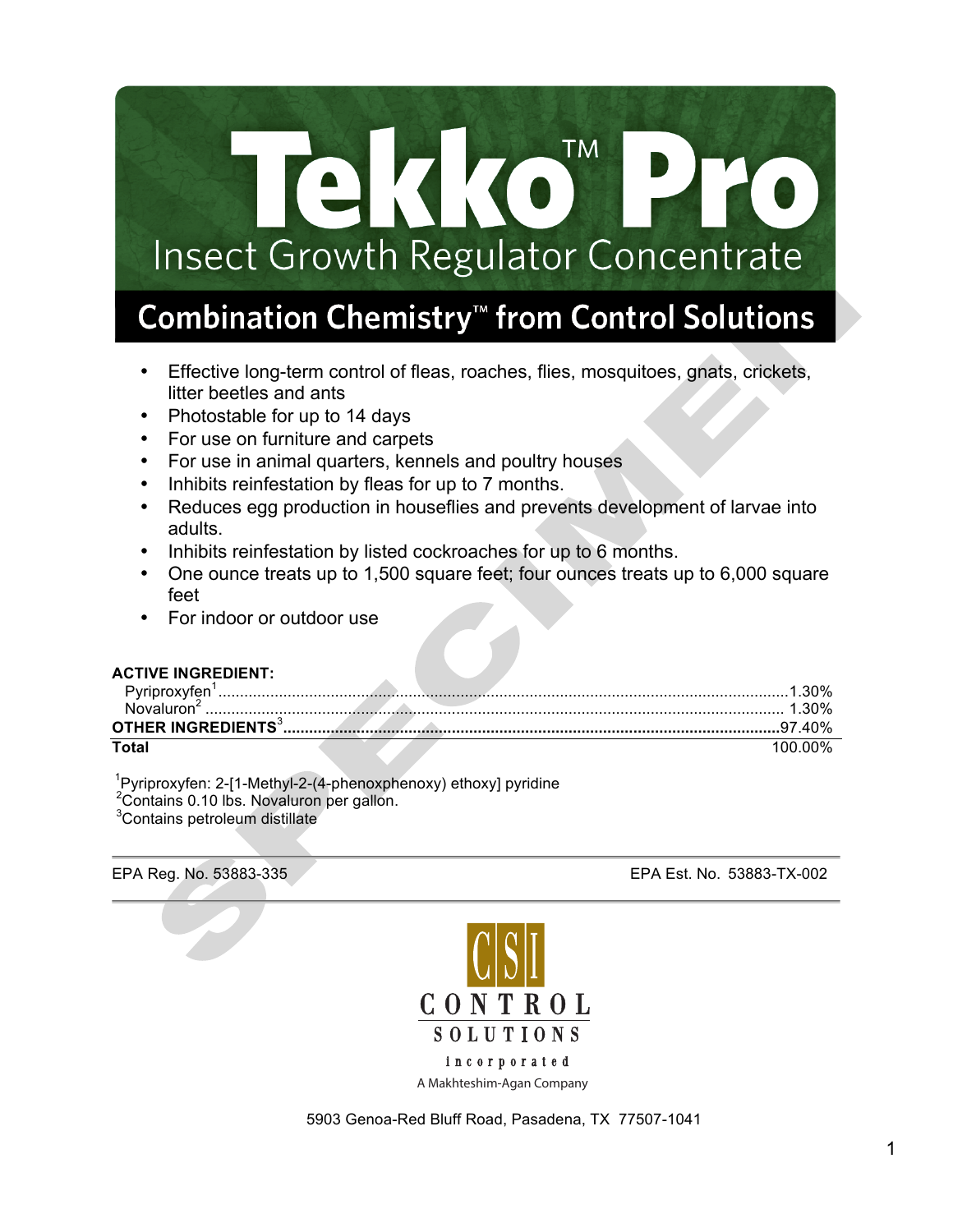### **KEEP OUT OF REACH OF CHILDREN CAUTION**

#### **FIRST AID**

| IF                                                                                               | • Call a poison control center or doctor immediately for treatment advice.                |  |  |  |
|--------------------------------------------------------------------------------------------------|-------------------------------------------------------------------------------------------|--|--|--|
| <b>SWALLOWED:</b>                                                                                | • Do not induce vomiting unless told to do so by a poison control center or               |  |  |  |
|                                                                                                  | doctor.                                                                                   |  |  |  |
|                                                                                                  | • Do not give any liquid to the person.                                                   |  |  |  |
|                                                                                                  | • Do not give anything by mouth to an unconscious person.                                 |  |  |  |
| IF IN EYES:                                                                                      | . Hold eye open and rinse slowly and gently with water for 15-20 minutes.                 |  |  |  |
|                                                                                                  | • Remove contact lenses, if present, after the first 5 minutes, then continue             |  |  |  |
|                                                                                                  | rinsing eye.                                                                              |  |  |  |
|                                                                                                  | • Call a poison control center or doctor for treatment advice.                            |  |  |  |
| <b>IF ON SKIN OR</b>                                                                             | • Take off contaminated clothing.                                                         |  |  |  |
| <b>CLOTHING:</b>                                                                                 | . Rinse skin immediately with plenty of water for 15-20 minutes.                          |  |  |  |
|                                                                                                  | • Call a poison control center or doctor for treatment advice.                            |  |  |  |
| IF INHALED:                                                                                      | • Move person to fresh air.                                                               |  |  |  |
|                                                                                                  | • If person is not breathing, call 911 or an ambulance, then give artificial              |  |  |  |
|                                                                                                  | respiration, preferably mouth-to-mouth if possible.                                       |  |  |  |
|                                                                                                  | • Call a poison control center or doctor for further treatment advice.                    |  |  |  |
| Have the product container or label with you when calling a poison control center or doctor or   |                                                                                           |  |  |  |
| going for treatment. You may also contact SafetyCall® International (866) 897-8050 for emergency |                                                                                           |  |  |  |
| medical treatment information.                                                                   |                                                                                           |  |  |  |
|                                                                                                  | NOTE TO DUVEICLAN: Containe petroleum dietillate: vemiting may equae coniration proumanio |  |  |  |

**NOTE TO PHYSICIAN:** Contains petroleum distillate; vomiting may cause aspiration pneumonia.

EPA Reg. No. 53883-335 EPA Est. No. 53883-TX-002

#### **PRECAUTIONARY STATEMENTS HAZARDS TO HUMANS AND DOMESTIC ANIMALS**

# **CAUTION**

Harmful if swallowed or absorbed through skin. Do not breathe vapors or spray mist. Avoid contact with skin or eyes. In case of contact, flush with plenty of water. Wash with soap and warm water after use. Obtain medical attention of irritation persists. Avoid contamination of food or feedstuffs.

#### **ENVIRONMENTAL HAZARDS**

This product is toxic to fish and aquatic invertebrates. Do not apply directly to water or to areas where surface water is present or to intertidal areas below the mean high water mark. Do not contaminate water by cleaning of equipment or disposal or equipment washwaters.

#### **PHYSICAL OR CHEMICAL HAZARDS**

Do not use or store near heat or open flame.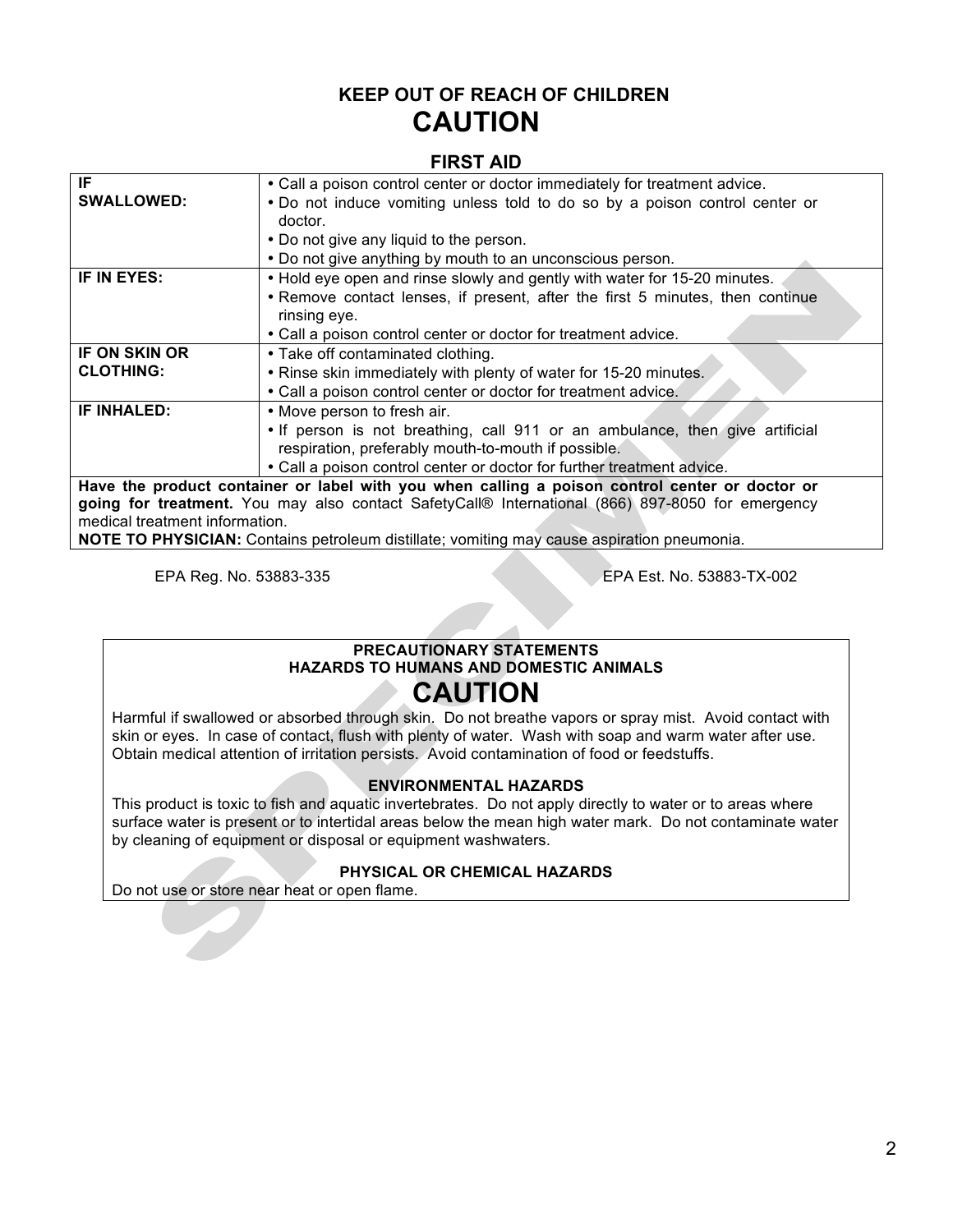#### **For use in areas such as:**

Industrial Plants, Factories, Warehouses, Commercial Buildings, Condominiums, Apartments, Cabins, Day Care Centers, Mobile Homes, Homes, Hospitals, Hotels, Motels, Nursing Homes, Office Buildings, Other Public Buildings, Campsites, Gas Stations, Prisons, Rooms, Schools, Parks, Institutions, Jails, Sport Stadiums, Supermarkets, Taverns, Theaters, Morgues, Mortuaries, Crematoriums, Funeral Parlors, Mausoleums, Atriums, Attics, Bathrooms, Basements, Bedrooms, Porches, Closets, Draperies, Dressers, Kitchens, Porches, Upholstered Furniture, Cabinets, Crawl Spaces, Carpet, Campers, Garbage Areas, Garbage Cans, Patios, Garages, Gazebos, Storage Areas, Floors, Furniture, Locker Rooms, Utility Room Indoor, Utility Room Outdoor, Washrooms;

Animal Quarters (enclosed premise treatment), Cat Living Quarters (enclosed premise treatment), Dog Houses, Dog Living Quarters, Dog Kennel Runs, Kennels, Pet Bedding, Pet Carriers, Pet Grooming Parlors, Pet Sleeping Areas, Pet Stores, Pet Quarters (enclosed premise treatment), Veterinaries, Zoos;

Candy Plants, Canneries, Bakeries, Breweries, Cereal Processing Facilities, Food Processing Plants, Food and Non-Food Warehouses, Cafeterias, Indoor Eating Establishments, Grocery Stores, Institutional Dining Areas, Flour Mills, Grain Storage Facilities, Outdoor Eating Establishments, Recreational Areas Outdoors, Restaurants, Dairies, Delicatessens;

Transportation Equipment (automobiles, boxcars, buses, boats, trucks, railcars, ship cargo holds);

Outdoor Areas and Surfaces Perimeters, including: Lawns and Around Foundation Walls.

### **DIRECTIONS FOR USE**

It is a violation of Federal Law to use this product in a manner inconsistent with its labeling.

#### **Precautions:**

- For best results, follow directions for specific use areas.
- Do not use this product in or on electrical equipment due to possibility of shock hazard.
- Do not excessively wet carpet, draperies and furniture.
- Always test in an inconspicuous area prior to use as some natural and synthetic fibers may be adversely affected by any liquid product.

#### **Restrictions:**

- When used in hospital rooms, convalescent hospital rooms, and nursing home rooms, remove patients prior to treatment.
- Ventilate treated rooms thoroughly for two (2) hours after treatment. Do not return patients to treated room until after ventilation.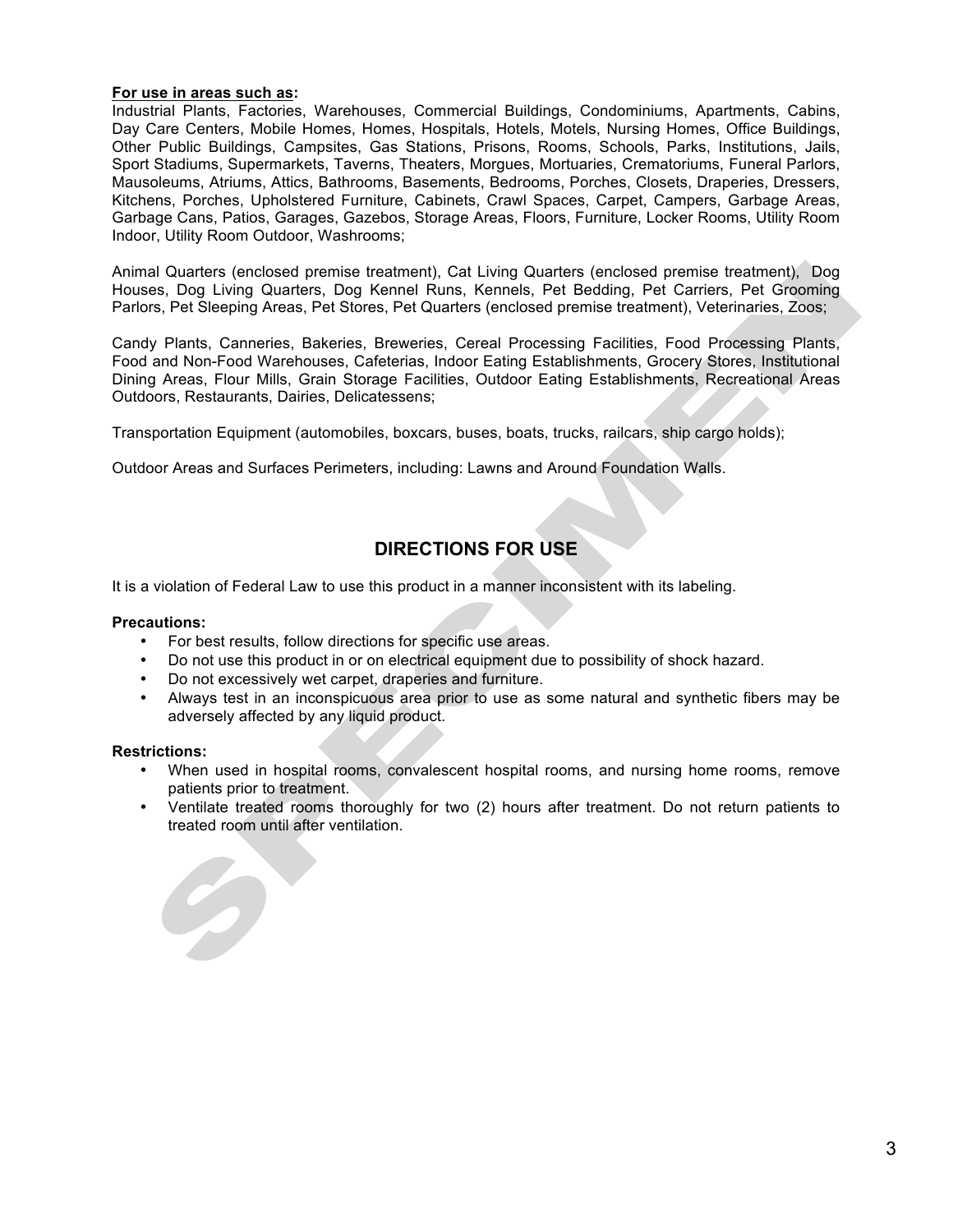#### **READ ALL DIRECTIONS COMPLETELY BEFORE USE.**

# **INDOOR USE**

#### **CONTROL OF FLEAS**

The active ingredients in Tekko™ Pro are Novaluron and Pyriproxyfen, both are insect growth regulators. Insect growth hormones are naturally occurring in insects and Tekko™ Pro prevents the adult flea from developing. These properties will gradually result in the reduction and eventual elimination of the flea population. Flea eggs and flea larvae that come into contact with Tekko™ Pro will also not develop into adult fleas. Tekko™ Pro works for up to 7 months by inhibiting the development of the immature stages of the flea and preventing them from reaching the biting adult stage. Tekko™ Pro does not work on adult fleas and flea pupae that already exist.

#### **Note:**

- If a high population of adult fleas is present, it may be necessary to use an adulticide. Tekko™ Pro may be combined with an EPA registered flea adulticide.
- Application of Tekko™ Pro prior to the flea season will aid in reducing developing populations. Apply to areas where pets and other animals are known to frequent and where previous infestations have been known to occur to prevent the emergence of adult fleas and also control stages of fleas that don't resemble adult fleas.
- Before treatment, vacuum carpets, draperies and upholstered furniture. Dispose of vacuum bag in an outdoor trash receptacle.
- Remove pets prior to spraying treatment area.
- After treatment, do not allow children and pets into treated areas until spray has dried.

Spray Mixing: Prepare a diluted spray solution by adding 1 fluid ounce Tekko™ Pro per gallon of water. Partially fill the mixing container with water, add Tekko™ Pro, agitate and fill to final volume. Do not allow spray mixture to stand overnight. Agitate before each use.

Use with an Adulticide Insecticide: For immediate relief of adult fleas, Tekko™ Pro may be combined with an insecticide registered for control of adult fleas. This mixture will also inhibit the development of the immature stages of the flea for up to 7 months. Follow all precautions and use directions on both products. Use at the application rate specified in the table below.

**Note:** Do not allow children or pets to contact treated surfaces until spray has dried.

#### **CONTROL OF COCKROACHES AND CRICKETS**

Tekko™ Pro will prevent nymphal cockroaches and crickets from developing into adults. After application, cockroaches with twisted wings will begin to appear indicating that they are unable to reproduce. When used as directed, cockroach and cricket populations will be eliminated. One treatment works for 6 months against hatching cockroaches and crickets.

If a high population of adult cockroaches are present, the use of an EPA registered adulticide may be necessary for immediate relief. Tekko™ Pro concentrate may be combined with a cockroach adulticide.

Spray Mixing: Prepare a diluted spray solution by adding 2 fluid ounces Tekko™ Pro per gallon of water. Partially fill the mixing container with water, add Tekko™ Pro, agitate and fill to the final volume. Agitate before each use. Do not allow spray mixture to stand overnight.

Use with an Adulticide Insecticide: For immediate relief of adult cockroaches, Tekko™ Pro may be combined with an insecticide registered for adult cockroach control. This mixture will also inhibit the development of the immature stages of the cockroach for up to 6 months. Follow all precautions and use directions on both products. Use at the application rate specified in the table below.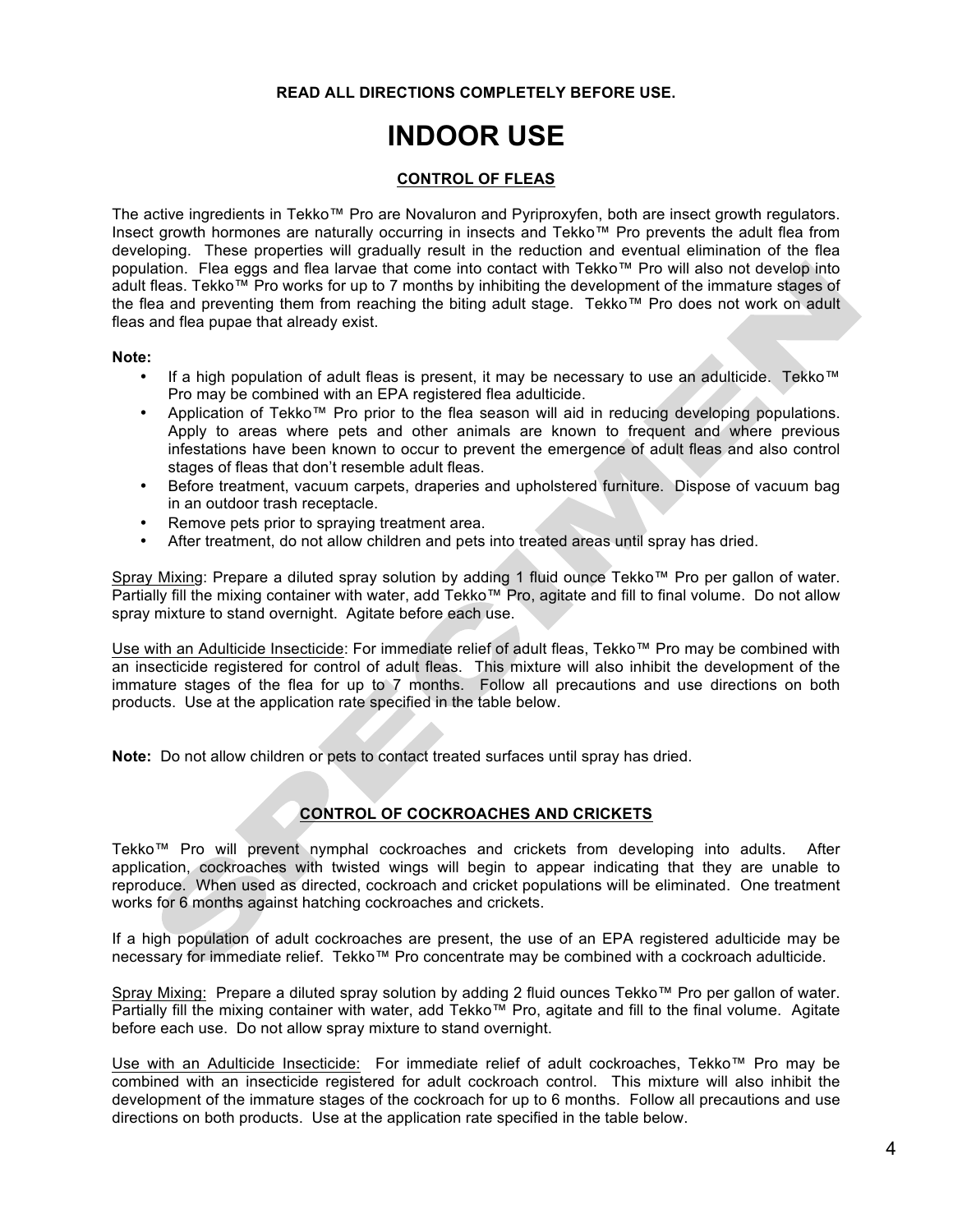**Note:** This product cannot be mixed with any product containing a label prohibition against such mixing.

#### **CONTROL OF STORED PRODUCT PESTS**

#### **(Including Indian Meal Moths, Rice Moths, Tobacco Moths, Red Flour Beetles, Confused Flour Beetles, Lesser Grain Borers, Merchant Grain Beetles, Saw-toothed Grain Beetles, Warehouse Beetles, Cigarette Beetles, and Dermestid Beetles)**

**Spray Mixing for Surface, Spot, Crack and Crevice Application:** Prepare a diluted spray solution by adding 1.5 fluid ounces of Tekko™ Pro per gallon of water. Partially fill the mixing container with water, add Tekko™ Pro, agitate and fill to final volume. Agitate before each spray application.

#### **Food Handling Establishments:**

#### **(Places other than private residences in which food is held, processed, prepared, or served):**

Application is limited to space, general surface, spot, and/or crack and crevice treatment in food handling establishments where food and food products are held, prepared, processed and served. Space and general surface application may be used only when the facility is not in operation provided exposed food is covered or removed from the area being treated prior to application. Spot, and/or crack and crevice treatments may be used while the facility is in operation provided exposed food is covered or removed from the area being treated prior to application. Food contact surfaces must be thoroughly washed with an effective cleaning compound and rinsed with potable water after use of the product. Fogging applications are recommended for larger facilities including food and non-food warehouses.

**Food Serving Areas:** Tekko™ Pro may be used in food areas of food handling establishments, restaurants, or other areas where foods are commercially prepared or served. Tekko™ Pro may also be used in serving areas only when facility is not in operation or food is not exposed. Serving areas are areas where prepared foods are served, such as dining rooms. All food-processing surfaces and utensils must be covered during treatment or thoroughly washed before use. Food areas include areas for receiving, storage, packing (canning, bottling, wrapping, boxing), preparing, edible waste storage, and enclosed processing systems (mills, dairies, edible oils, syrups). Repeat application in 90 days.

**Non-Food Areas:** Tekko™ Pro may be used to treat nonfood areas. Nonfood areas include areas such as garbage rooms, lavatories, floor drains (to sewers), entries and vestibules, offices, locker rooms, machine rooms, boiler rooms, garages, mop closets, and storage (after canning or bottling), walls and floors, under and between pallets, areas of machinery and equipment, mop and equipment closets, behind cabinets, under shelves and racks.

#### **PREPARATION OF Adulticide and Tekko™ Pro Combination:**

Tekko™ Pro can be mixed with other EPA registered pesticides and used in accordance with the most restrictive of label limitations and precautions. No label dosage rates may be exceeded.

Tank Mixes: Make applications in accordance with those use precautions and label instructions that are consistent for each product. Prepare the tank mix using the label rate of adulticide and Tekko™ Pro by adding the adulticide first and making sure it is well mixed and in suspension, then adding the correct amount of Tekko™ Pro according to the label instructions below.

**Note:** This product cannot be mixed with any product containing a label prohibition against such mixing.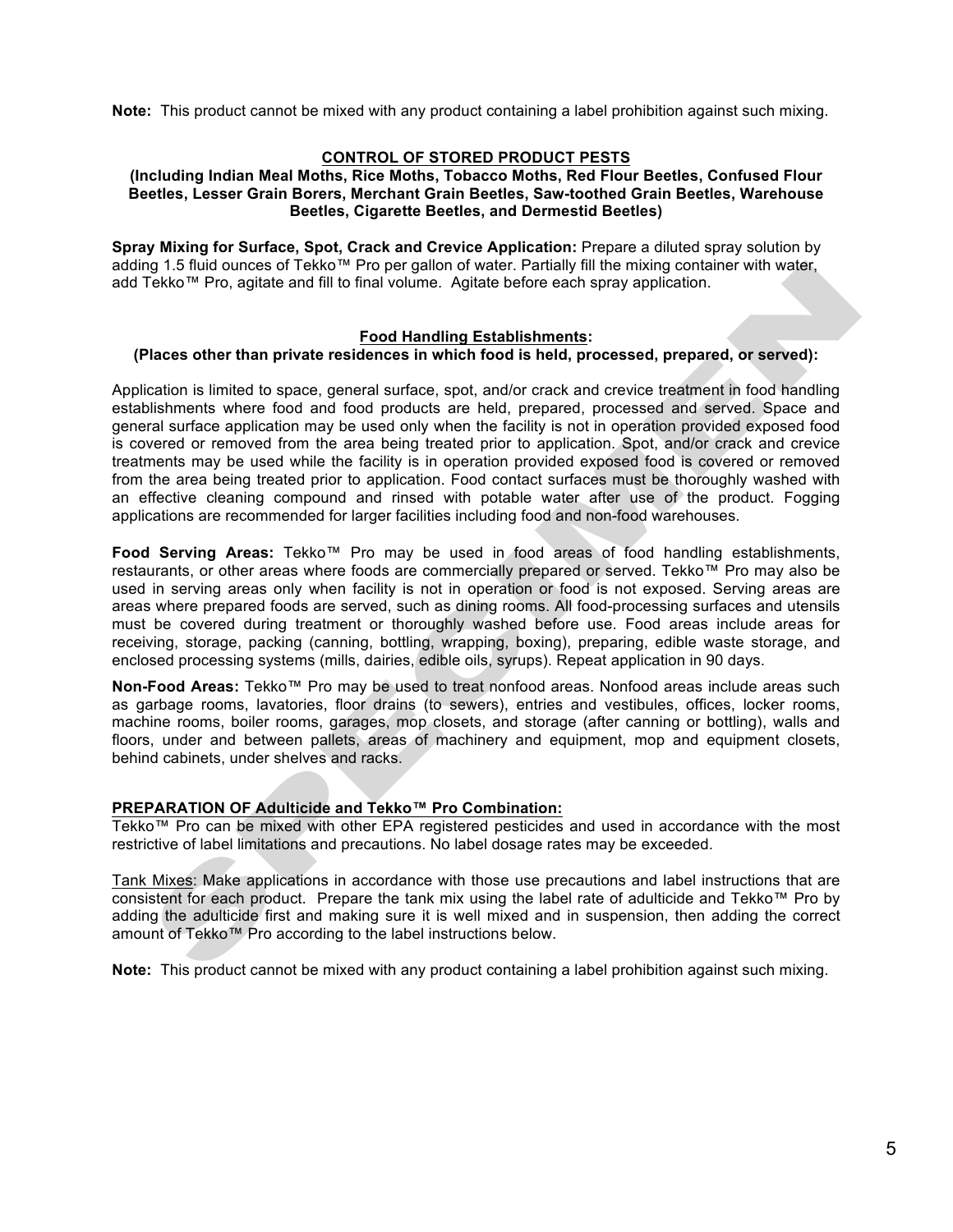## Indoor Uses

| <b>Pests</b>                                                                                            | <b>Use Sites</b>                                                                                               | <b>Application</b><br><b>Method</b>                                                                            | <b>Application Rate</b>                                                                                                                                                                                 | <b>Use Directions and Restrictions</b>                                                                                                                                                                                                                                                                                                                                                                                                                                                                                                                                                          |  |
|---------------------------------------------------------------------------------------------------------|----------------------------------------------------------------------------------------------------------------|----------------------------------------------------------------------------------------------------------------|---------------------------------------------------------------------------------------------------------------------------------------------------------------------------------------------------------|-------------------------------------------------------------------------------------------------------------------------------------------------------------------------------------------------------------------------------------------------------------------------------------------------------------------------------------------------------------------------------------------------------------------------------------------------------------------------------------------------------------------------------------------------------------------------------------------------|--|
| Control of<br>Fleas*                                                                                    | General<br>Surface<br>Application                                                                              | Low-<br>pressure<br>Sprayer                                                                                    | Dilute spray solution:<br>1 oz. per gal. of water<br>Spray rate:<br>1 gal. per 1,500 $\text{ft}^2$                                                                                                      | For use on carpets, furniture, pet sleeping<br>areas & throw rugs, etc.<br>Repeat treatment every 7 months as<br>necessary.                                                                                                                                                                                                                                                                                                                                                                                                                                                                     |  |
|                                                                                                         | Carpet<br>Shampoo                                                                                              | Non-Heat<br>Extracting<br>Carpet<br>Shampoo<br>Equipment                                                       | Dilute instructions on<br>carpet shampoo:<br>1 oz. per gal. (7.8<br>ml/L) of diluted<br>shampoo<br>Application rate:<br>1 gal. of diluted<br>shampoo per 1,500<br>ft <sup>2</sup> (139 m <sup>2</sup> ) | May also be used with a liquid, non-heat<br>extracting carpet shampoo application.<br>Allow carpet to completely dry and vacuum<br>thoroughly.                                                                                                                                                                                                                                                                                                                                                                                                                                                  |  |
|                                                                                                         | Kennels and<br>Doghouses<br>(building,<br>resting<br>areas, walls,<br>floor, animal<br>bedding &<br>run areas) | Adjustable<br>Hose-End<br>Sprayer,<br>Tank Type<br>Sprayer,<br>Sprinkling<br>Can or Low<br>Pressure<br>Sprayer | Dilute spray solution:<br>1 oz. per gal. of water<br>Spray rate:<br>1 gal. per 1,500 $ft^2$                                                                                                             | Remove animals before treating.<br>Treat pets and their bedding with EPA<br>registered flea and tick control products, flea or<br>flea and tick collar, pet powder, pet spray, pet<br>dip, pet shampoo, flea shampoo or flea and<br>tick pet shampoo, in conjunction with this<br>application as part of a complete flea control<br>program.<br>Repeat Tekko™ Pro application at 7 month<br>intervals or as needed. Follow use directions<br>for other EPA registered products that are used<br>in conjunction.<br>Do not return animals to treated areas until<br>spray has dried completely.  |  |
| Control of<br>German,<br>Asian, and<br><b>Brown</b><br><b>Banded</b><br>Cockroach<br>es and<br>Crickets | General<br>Surface<br>Application,<br>including,<br>Crack and<br>Crevice                                       | Low-<br>pressure<br>Sprayer                                                                                    | Dilute spray solution:<br>2 oz. per gal. of water<br>Spray rate:<br>1 gal. per 1,000 ft <sup>2</sup>                                                                                                    | Contact as many insects as possible.<br>Thoroughly spray all areas where these pests<br>may hide paying attention to places such as<br>beneath sinks, behind and beneath stoves and<br>refrigerators, cracks and crevices, around<br>garbage cans, cabinets, along the outside of<br>baseboards, door and window sills, door and<br>window frames and floors, around and on<br>drains, pipes, plumbing, behind bookcases,<br>storage and other utility installation areas,<br>infested furniture and the inside of cabinets<br>and closets.<br>Repeat treatment every 6 months as<br>necessary. |  |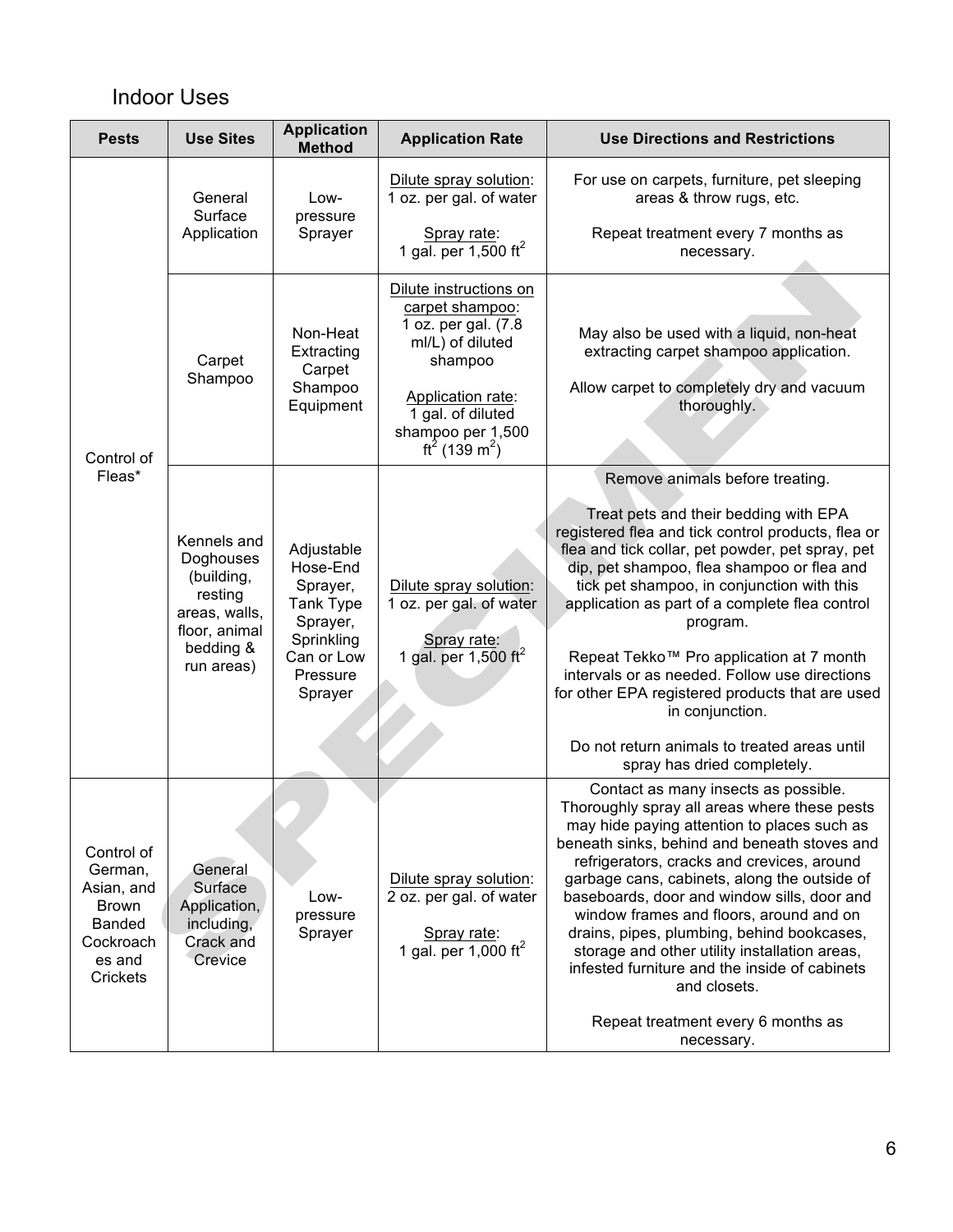| <b>Pests</b>                                                                                                                          | <b>Use Sites</b>                                                                                                                                               | <b>Application</b><br><b>Method</b>                                                                                                                                                                                                              | <b>Application Rate</b>                                                                                                                                                                                                                                                                                                                                                                                                            | <b>Use Directions and Restrictions</b>                                                                                                                                                                                                                                                                                                                                                                                                                                                                                                                                                                                                                                                                                                                                                |  |
|---------------------------------------------------------------------------------------------------------------------------------------|----------------------------------------------------------------------------------------------------------------------------------------------------------------|--------------------------------------------------------------------------------------------------------------------------------------------------------------------------------------------------------------------------------------------------|------------------------------------------------------------------------------------------------------------------------------------------------------------------------------------------------------------------------------------------------------------------------------------------------------------------------------------------------------------------------------------------------------------------------------------|---------------------------------------------------------------------------------------------------------------------------------------------------------------------------------------------------------------------------------------------------------------------------------------------------------------------------------------------------------------------------------------------------------------------------------------------------------------------------------------------------------------------------------------------------------------------------------------------------------------------------------------------------------------------------------------------------------------------------------------------------------------------------------------|--|
| Control of<br>Stored<br>Product<br>Pests**                                                                                            | General<br>Surface<br>Application,<br>including<br>Crack and<br>Crevice<br>Food<br>Serving<br>Areas/<br>Surfaces,<br>Non-food<br>Serving<br>Areas/<br>Surfaces | Pressurized<br>spray<br>system<br>capable of<br>delivering a<br>pin-point or<br>variable<br>spray<br>pattern<br>Low<br>Pressure<br>Sprayer                                                                                                       | Dilute spray solution:<br>1.5 oz. per gal. of<br>water (11.7 ml/L)<br>Spray rate:<br>1 gal. per 1,500 $\text{ft}^2$<br>$(27 \text{ ml/m}^2)$                                                                                                                                                                                                                                                                                       | For treatment of food processing and food<br>handling establishments and in food and<br>nonfood storage warehouses repeat<br>application in 90 days.<br>(Places other than private residents in which<br>food is held, processed, prepared, or served)<br><b>Crack and Crevice applications may be</b><br>made directly to cracks and crevices,<br>baseboards, floors, ceilings, walls, expansion<br>joints, molding, areas around water and sewer<br>pipes, voids where pests can hide and similar<br>areas. Spot treatments may also be made to<br>storage areas, closets, around water pipes,<br>doors and windows, behind and under<br>refrigerators, cabinets, sinks, stoves and other<br>equipment, shelves, drawers and similar areas.<br>Contact as many insects as possible. |  |
| <b>ULV</b><br>equipment,<br>mechanical<br>misting<br>Fogging<br>sprayers,<br>Appl.<br>aerosol<br>generators,<br>or thermal<br>foggers |                                                                                                                                                                | Follow the equipment<br>manufacturer's<br>solution preparation<br>instructions. Tekko™<br>Pro may be diluted<br>with water or<br>petroleum distillate.<br>Application rate:<br>1.5 oz. (44.3 ml) per<br>12,000 cubic feet<br>$(340 \text{ m}^3)$ | Close area to be treated and shut off all<br>ventilation Systems. Apply the product in the<br>air and direct fog or mist toward all areas that<br>may harbor target pests. After treatment, leave<br>the room closed for 30 minutes or longer as<br>recommended by the equipment manufacturer<br>or the labels of other products applied in tank<br>mixing. Do not remain in treated area. Ventilate<br>thoroughly before reentry. |                                                                                                                                                                                                                                                                                                                                                                                                                                                                                                                                                                                                                                                                                                                                                                                       |  |
| Control of<br>Ants                                                                                                                    | General<br>Surface<br>Application                                                                                                                              | LOW<br>Pressure<br>Sprayer or<br>Similar<br>Application                                                                                                                                                                                          | Application rate:<br>2 oz. per gal. of water<br>per 1,000 ft <sup>2</sup>                                                                                                                                                                                                                                                                                                                                                          | Apply Tekko™ Pro to interior areas of a<br>building where ants are actively foraging. Refer<br>to outdoor uses for associated outdoor<br>application instructions.<br>Tekko™ Pro may be used in a tank mix<br>combination with an EPA registered adulticide<br>insecticide, or as an alternating treatment with<br>adulticide insecticide.<br>Repeat treatments may be made 14 days after<br>previous treatment, or if heavy rainfall occurs.                                                                                                                                                                                                                                                                                                                                         |  |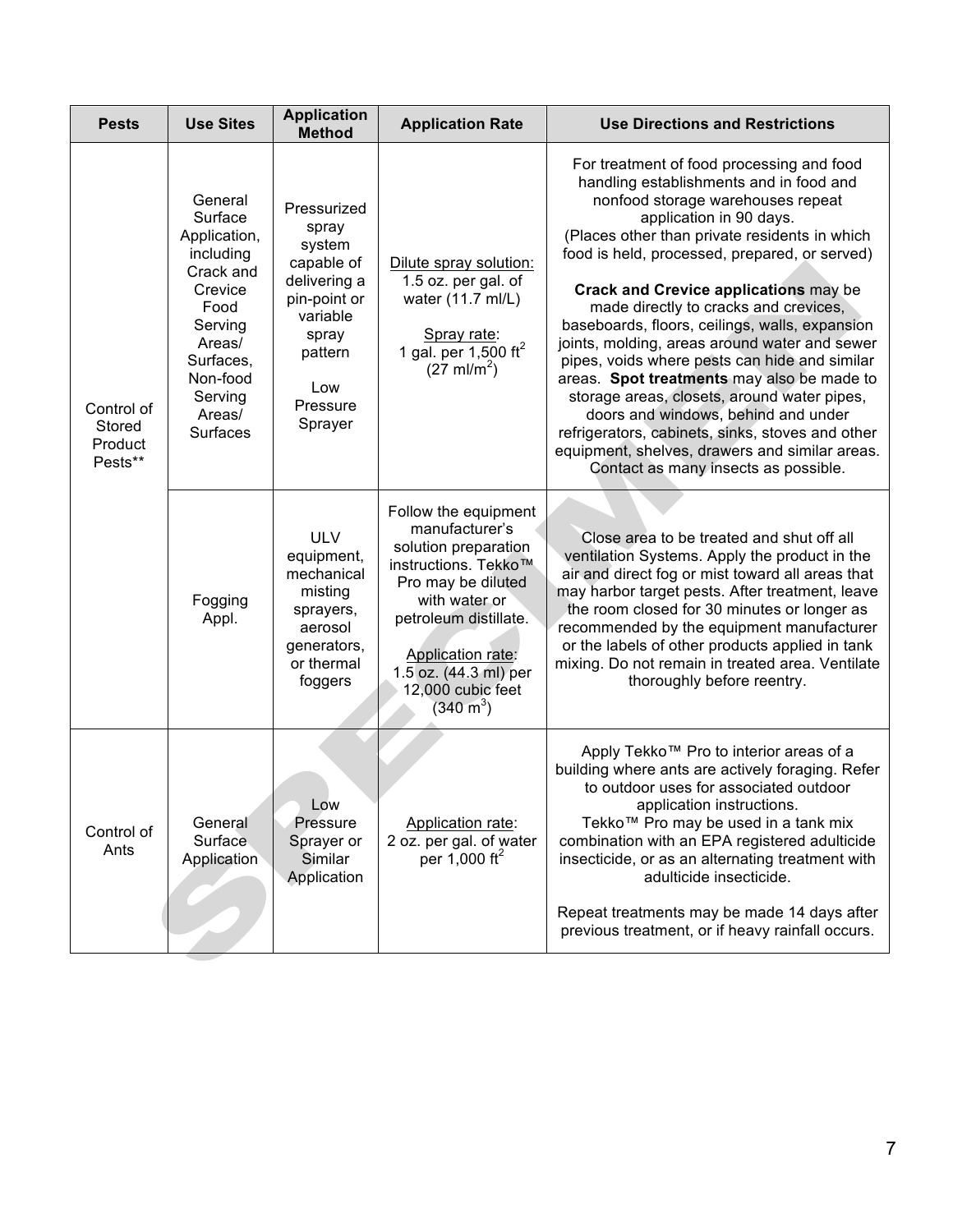| <b>Pests</b>                            | <b>Use Sites</b>                                           | <b>Application</b><br><b>Method</b>                                      | <b>Application Rate</b>                                                     | <b>Use Directions and Restrictions</b>                                                                                                                                                                                                                                                                                                                                                                                                                                                                                                                                                                                                                                                                                                                                                                                                                                                                                                                                                                                                                                                                                                                                                                                                                                                                                                                                 |
|-----------------------------------------|------------------------------------------------------------|--------------------------------------------------------------------------|-----------------------------------------------------------------------------|------------------------------------------------------------------------------------------------------------------------------------------------------------------------------------------------------------------------------------------------------------------------------------------------------------------------------------------------------------------------------------------------------------------------------------------------------------------------------------------------------------------------------------------------------------------------------------------------------------------------------------------------------------------------------------------------------------------------------------------------------------------------------------------------------------------------------------------------------------------------------------------------------------------------------------------------------------------------------------------------------------------------------------------------------------------------------------------------------------------------------------------------------------------------------------------------------------------------------------------------------------------------------------------------------------------------------------------------------------------------|
| Control of<br>Flying<br>Insect<br>Pests | Livestock,<br>Poultry<br>Housing and<br><b>Pet Kennels</b> | General<br>Surface.<br>Fogger/<br>ULV, Crack<br>and Crevice<br>and Spray | Application rate:<br>1 oz. per gal. of water<br>per $1,500$ ft <sup>2</sup> | Treat all areas where flying insects may collect,<br>rest or breed, including vertical walls, ceilings,<br>pipes, conduit, stalls, stanchions, floors, and<br>walkways. When Tekko™ Pro is used alone,<br>treatments can be extended to animal bedding,<br>manure, and other potential areas where flying<br>insects may breed.<br>For surface applications, thoroughly wet floors,<br>walls, ceilings, doors, around windows,<br>garbage and refuse areas. When used as<br>directed, Tekko™ Pro will not harm beneficial<br>insects in animal litter or bedding, such as<br>predatory wasps. Control will be enhanced<br>when facilities are cleaned and interior<br>applications are supplemented with exterior<br>perimeter treatments.<br><b>Restrictions:</b><br>Do not treat birdcages or stock pens<br>when animals are present.<br>Do not make interior applications of<br>Tekko™ Pro in areas of facility where<br>animals are present.<br>Do not apply directly to any natural<br>bodies of water such as ponds, lakes,<br>streams, rivers, marshes, potholes, and<br>estuaries.<br>Do not allow animals back in treated<br>areas of facility until treated areas have<br>dried.<br>Do not contaminate or apply to food or<br>foodstuffs, water or watering equipment.<br>If needed, repeat 14 days after previous<br>treatment or if heavy rainfall occurs. |

**\*** This product is just part of a complete flea control program. To further prevent the introduction of adult fleas, pets and their bedding should also be treated with an EPA registered flea and tick control product, flea or flea and tick collar, pet powder, pet spray, pet dip, pet shampoo, flea shampoo or flea and tick pet shampoo, in conjunction with this application as part of a complete flea control program.

**\*\*** Indian Meal Moths, Rice Moths, Tobacco Moths, Red Flour Beetles, Confused Flour Beetles, Lesser Grain Borers, Merchant Grain Beetles, Saw-toothed Grain Beetles, Warehouse Beetles, Cigarette Beetles, and Dermestid Beetle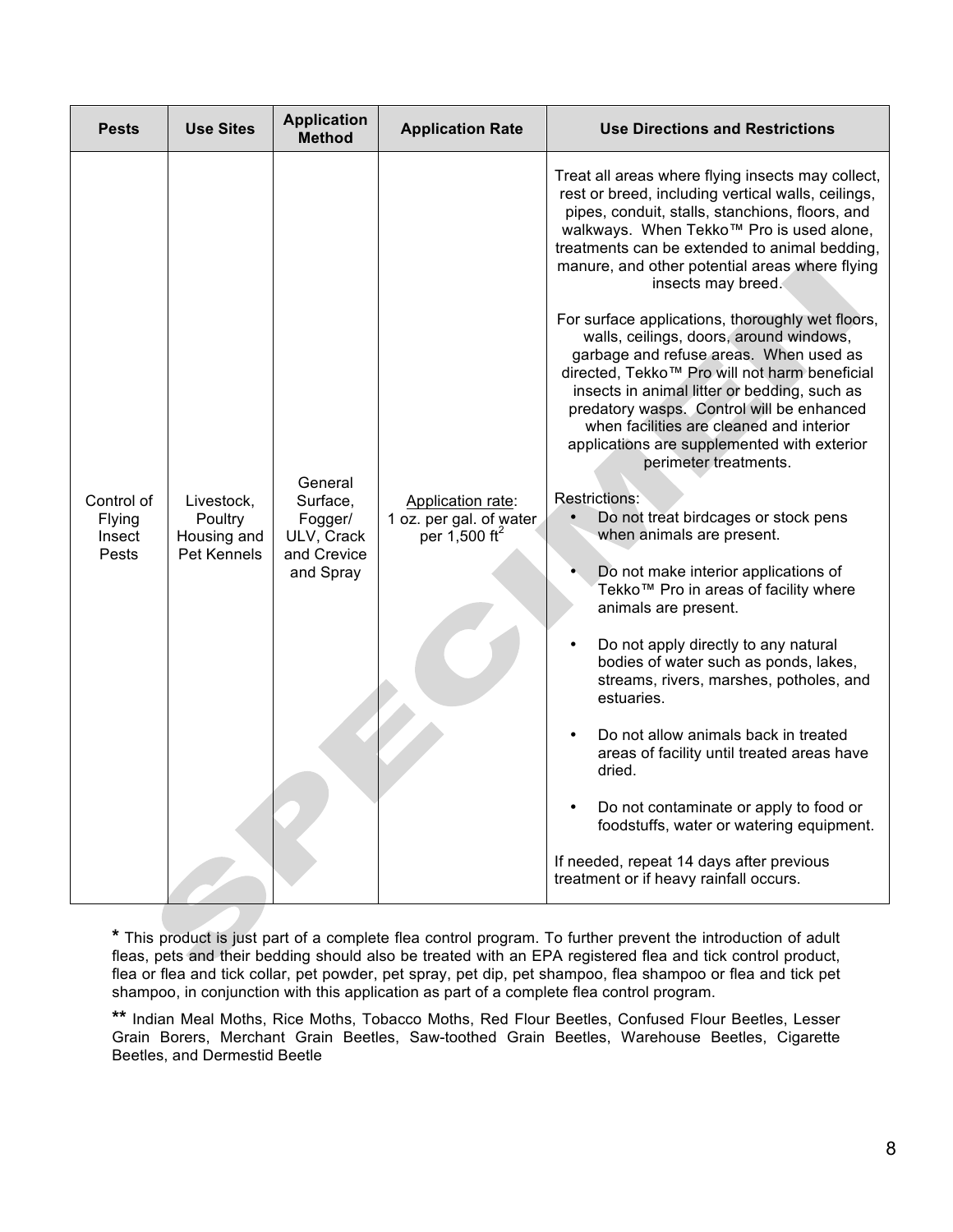# **OUTDOOR USE**

#### **CONTROL OF FLEAS**

Apply Tekko™ Pro dilution to areas where pets normally frequent including but not limited to under trees, ornamental plants, and shrubs. Application on soil surfaces will provide 21 days of IGR activity. If large populations of adult fleas exist, treat the lawn area with an EPA registered lawn treatment product to kill adult fleas.

Spray Mixing: To prepare a diluted spray solution, mix 1.0 fluid ounce Tekko™ Pro in a sufficient volume of water (minimum amount of water 1 gallon), depending on spray equipment used, to cover 1,000 ft<sup>2</sup>. Partially filling the sprayer with water, add Tekko™ Pro, agitate and fill with water to the final volume. Agitate before each spray.

Use with an Adulticide Insecticide: For immediate relief of adult fleas, Tekko™ Pro may be combined with an insecticide registered for control of adult fleas. This mixture will also inhibit the development of the immature stages of the flea for up to 7 months. Follow all precautions and use directions on both products. Use at the application rate specified in the table below.

#### **CONTROL OF FLYING INSECTS**

Tekko™ Pro may be used for the control of HOUSE FLIES, STABLE FLIES, MOTHS, MOSQUITOES, NUISANCE FLIES (GNATS, MIDGES) and other similar flying pest insects such as those classified as Dipterous or Hymenopterous.

General Surface Treatments: Tekko™ Pro causes a decrease in the number and hatching of eggs laid by treated adults. Fly larvae (maggots) treated with Tekko™ Pro cannot develop into normal adults. The use of Tekko™ Pro will result in a reduction in adult fly populations after 3-4 weeks, at the time when previously hatched adult flies have died naturally.

Tekko™ Pro may be used for control of flying insect pests in, on and around buildings as described in the use table. These areas include, but are not limited to residential, commercial, public, industrial and agricultural buildings. Tekko™ Pro may be used to control nuisance flies, gnats, midges, and mosquitoes by application into moist breeding areas (potted plants, moist debris or litter) or into areas holding standing water such as gutters, drains, pools and fountains.

Treatments in Combination with an Adulticide: Use Tekko™ Pro in alternation or in a tank mix combination with an adulticide insecticide for quick knockdown and more rapid control of adult flying insect pests. As an IPM strategy, combining or alternating Tekko™ Pro with other types of chemicals, such as pyrethroid or other insecticides can reduce or prevent the development of genetic resistance to these adulticide insecticides.

#### **CONTROL OF COCKROACHES AND CRICKETS**

Tekko™ Pro will prevent nymphal cockroaches and crickets from developing into adults. After application, cockroaches with twisted wings will begin to appear indicating that they are unable to reproduce. When used as directed, cockroach and cricket populations will be eliminated. One treatment works for 6 months against hatching cockroaches and crickets.

If a high population of adult cockroaches are present, the use of an EPA registered adulticide may be necessary for immediate relief. Tekko™ Pro concentrate may be combined with a cockroach adulticide.

Spray Mixing: Prepare a diluted spray solution by adding 2 fluid ounces Tekko™ Pro in a sufficient amount of water (minimum amount of water 1 gallon) to cover 1,000 ft<sup>2</sup>. Partially fill the mixing container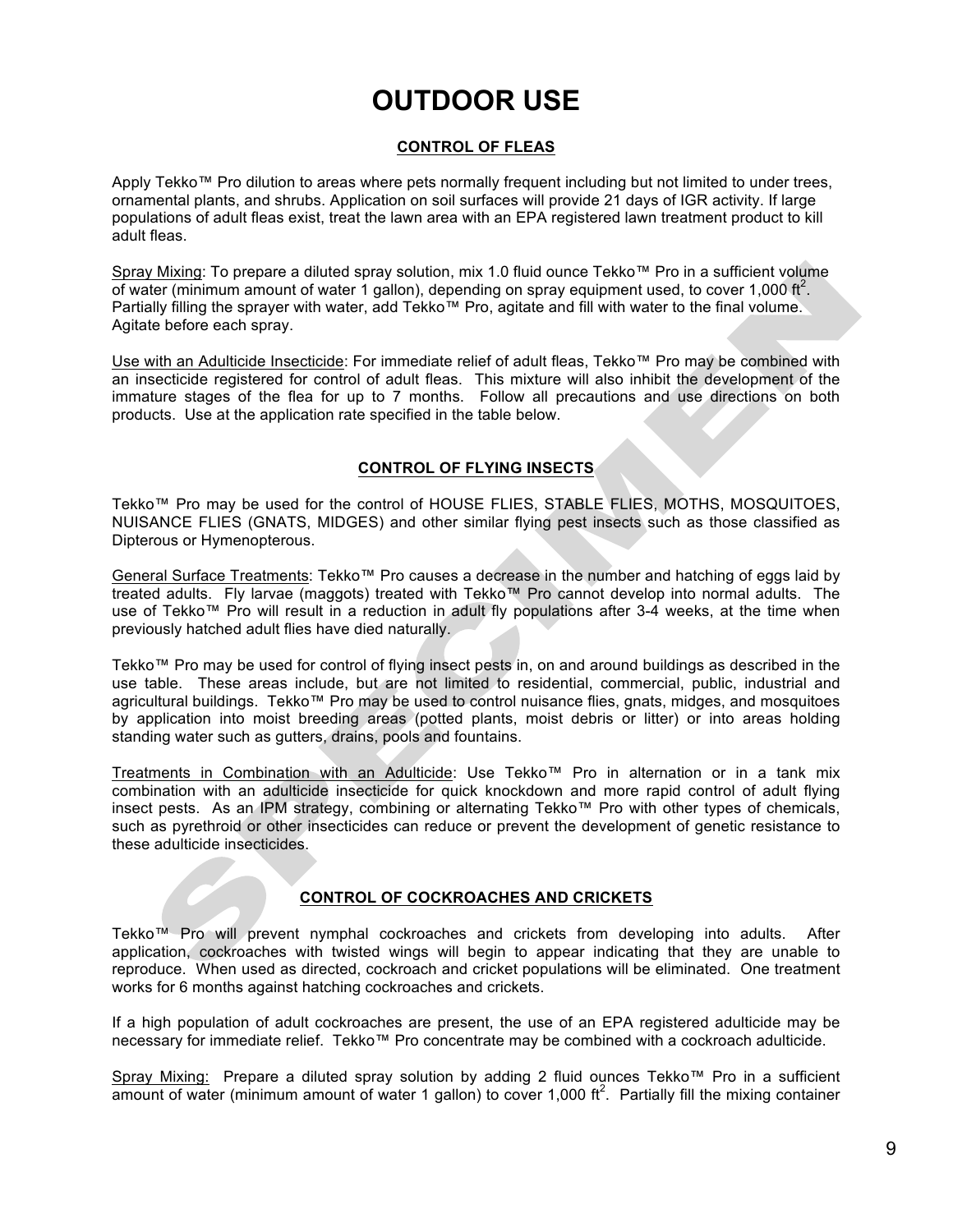with water, add Tekko™ Pro, agitate and fill to the final volume. Agitate before each spray. Do not allow spray mixture to stand overnight.

Use with an Adulticide Insecticide: For immediate relief of adult cockroaches, Tekko™ Pro may be combined with an insecticide registered for adult cockroach control. This mixture will also inhibit the development of the immature stages of the cockroach for up to 6 months. Follow all precautions and use directions on both products. Use at the application rate specified in the table below.

**Note:** This product cannot be mixed with any product containing a label prohibition against such mixing.

#### **PREPARATION OF Adulticide and Tekko™ Pro Combination:**

Tekko™ Pro can be mixed with other EPA registered pesticides and used in accordance with the most restrictive of label limitations and precautions. No label dosage rates may be exceeded.

Tank Mixes: Make applications in accordance with those use precautions and label instructions that are consistent for each product. Prepare the tank mix using the label rate of adulticide and Tekko™ Pro by adding the adulticide first and making sure it is well mixed and in suspension, then adding the correct amount of Tekko™ Pro according to the label instructions below.

**Note:** This product cannot be mixed with any product containing a label prohibition against such mixing.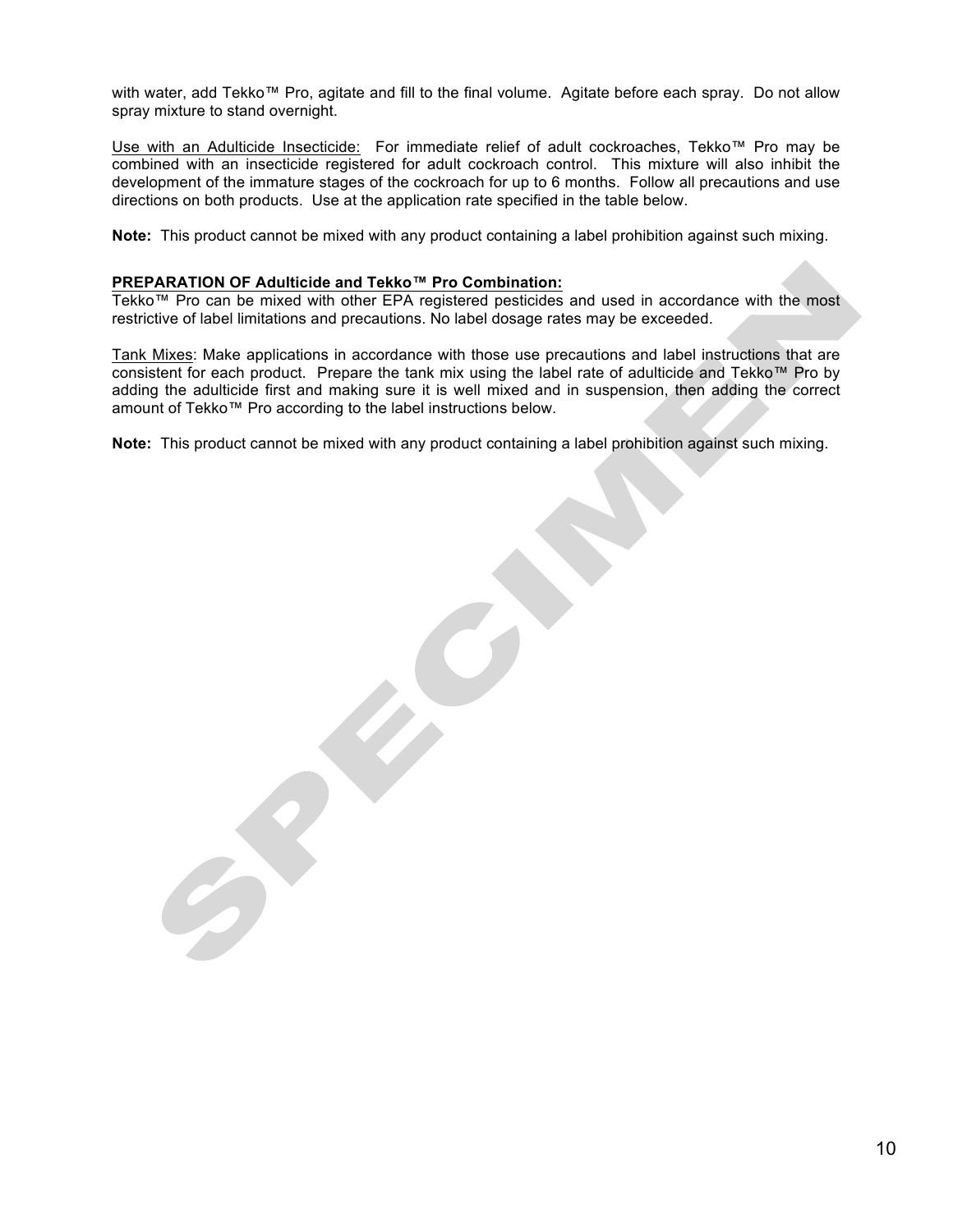| <b>Outdoor Uses</b>       |                                                               |                                                                                    |                                                                                                                                                                                 |                                                                                                                                                                                                                                                                                                                                                                                                                                                                                                                                                                                                                                                                                             |
|---------------------------|---------------------------------------------------------------|------------------------------------------------------------------------------------|---------------------------------------------------------------------------------------------------------------------------------------------------------------------------------|---------------------------------------------------------------------------------------------------------------------------------------------------------------------------------------------------------------------------------------------------------------------------------------------------------------------------------------------------------------------------------------------------------------------------------------------------------------------------------------------------------------------------------------------------------------------------------------------------------------------------------------------------------------------------------------------|
| <b>Pests</b>              | <b>Use Sites</b>                                              | <b>Application</b><br><b>Method</b>                                                | <b>Application</b><br>Rate                                                                                                                                                      | <b>Use Directions and Restrictions</b>                                                                                                                                                                                                                                                                                                                                                                                                                                                                                                                                                                                                                                                      |
| Control of<br>Fleas*      | Lawns,<br>Under<br>Trees,<br>Ornamental<br>Plants &<br>Shrubs | Adjustable<br>Hose-End<br>Sprayer,<br>Tank Type<br>Sprayer or<br>Sprinkling<br>can | $1.0$ oz. in a<br>sufficient<br>amount of<br>water<br>(minimum 1<br>gal.) to cover<br>1,000 ft <sup>2</sup><br>Spray rate:<br>1 tsp. per gal.<br>will cover 333<br>$ft^2$       | As a spot treatment for areas where pets normally<br>frequent, but not limited to under trees, ornamental<br>plants and shrubs.<br><b>Restrictions:</b><br>Do not allow the spray mixture to stand<br>$\bullet$<br>overnight.<br>Do not spray when wind conditions could<br>$\bullet$<br>create a mist to blow back to applicator.<br>Do not apply this product in or around bodies<br>$\bullet$<br>of water.<br>Do not soak young or flowering plants.<br>$\bullet$<br>Remove animals prior to spraying treatment<br>$\bullet$<br>area.<br>Do not allow animals or children to return to<br>$\bullet$<br>treated areas until spray has dried completely.<br>Repeat application in 21 days. |
| Control of<br>Cockroaches | Perimeter<br>Treatments                                       | Low-<br>pressure<br>Sprayer                                                        | 2 oz. in a<br>sufficient<br>amount of<br>water<br>(minimum of 1<br>gal.) to cover<br>1,000 ft <sup>2</sup> in a<br>band 2 to 4 ft<br>wide adjacent<br>to & around<br>structure. | Apply at a height of 2 to 3 feet on the foundation<br>where pests may be active or may find entrance.<br>Apply spray around window frames, doors, garage<br>doors, patios, decks, carports, shutters, around<br>garbage areas, sill plate and other areas where<br>cockroaches may congregate.<br><b>Restrictions:</b><br>Do not spray into the air; only spray onto the<br>$\bullet$<br>specific use sites.<br>Do not apply when windy.<br>$\bullet$<br>Do not apply this product in or around bodies<br>$\bullet$<br>of water.<br>Repeat at 6 month intervals.                                                                                                                            |
| Control of<br>Ants        | Perimeter<br>or Around<br>Foundation<br>Walls                 | Low<br>Pressure<br>Sprayer or<br>Similar<br>Application                            | 2 oz. in a<br>sufficient<br>amount of<br>water<br>(minimum of 1<br>gal.) to cover<br>1,000 ft <sup>2</sup>                                                                      | Apply Tekko™ Pro to exterior perimeter or around<br>foundation walls where ants are actively foraging<br>and in a band 6-10 feet wide adjacent to the<br>foundation wall of the building. Refer to indoor uses<br>for associated indoor application instructions.<br>Tekko™ Pro may be used in a tank mix combination<br>with an EPA registered adulticide insecticide, or as<br>an alternating treatment with adulticide insecticide.<br>Repeat treatments may be made 14 days after<br>previous treatment, or if heavy rainfall occurs.                                                                                                                                                   |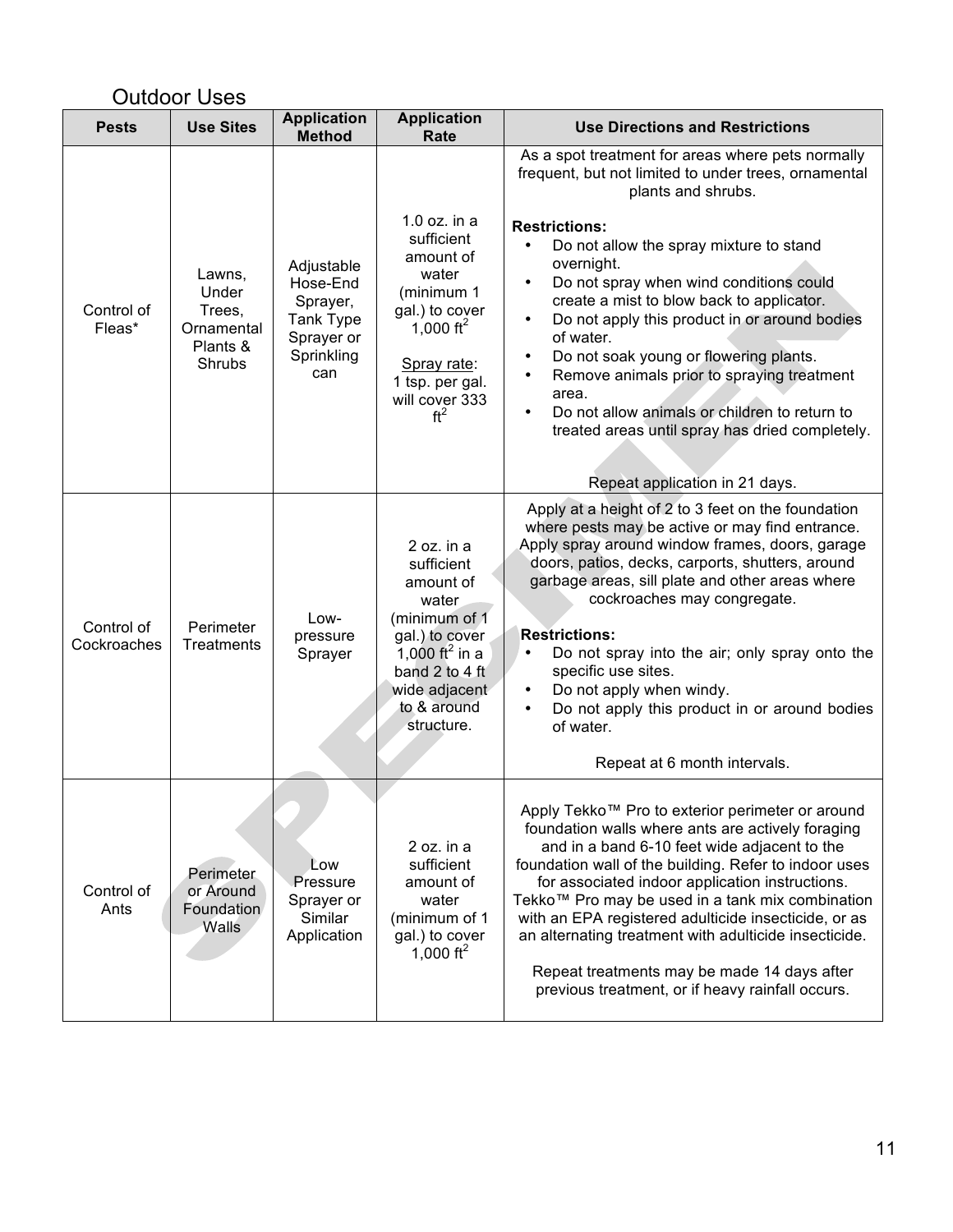| <b>Pests</b>                         | <b>Use Sites</b>                                    | <b>Application</b><br><b>Method</b>                                      | <b>Application</b><br>Rate                              | <b>Use Directions and Restrictions</b>                                                                                                                                                                                                                                                                                                                                                                                                                                                                                                                                                                                                                                                                                                                                                                                                                                                                                                                                                                                                                                                                                                                                                                                                                                                                                                                                                                                                                                        |
|--------------------------------------|-----------------------------------------------------|--------------------------------------------------------------------------|---------------------------------------------------------|-------------------------------------------------------------------------------------------------------------------------------------------------------------------------------------------------------------------------------------------------------------------------------------------------------------------------------------------------------------------------------------------------------------------------------------------------------------------------------------------------------------------------------------------------------------------------------------------------------------------------------------------------------------------------------------------------------------------------------------------------------------------------------------------------------------------------------------------------------------------------------------------------------------------------------------------------------------------------------------------------------------------------------------------------------------------------------------------------------------------------------------------------------------------------------------------------------------------------------------------------------------------------------------------------------------------------------------------------------------------------------------------------------------------------------------------------------------------------------|
| Control of<br>Flying Insect<br>Pests | Livestock,<br>Poultry<br>Housing and<br>Pet Kennels | General<br>Surface,<br>Fogger/<br>ULV, Crack<br>and Crevice<br>and Spray | 1 oz. per gal. of<br>water per 1,500<br>ft <sup>2</sup> | Apply to outside surfaces of buildings, porches,<br>patios, garages and other areas where these pests<br>have been seen or found. To help prevent<br>infestations of buildings by flying insects, treat soil,<br>vegetation or other substrates in a band 6-10 feet<br>wide adjacent to the building foundations, walls,<br>around doors and windows, and overhead areas<br>where these pests are active and may find entrance<br>or harborage.<br>For surface applications, thoroughly wet floors,<br>walls, ceilings, doors, around windows, garbage and<br>refuse areas. When used as directed, Tekko™ Pro<br>will not harm beneficial insects in animal litter or<br>bedding, such as predatory wasps. Control will be<br>enhanced when facilities are cleaned and interior<br>applications are supplemented with exterior<br>perimeter treatments.<br><b>Restrictions:</b><br>Do not treat birdcages or stock pens when<br>animals are present.<br>Do not make interior applications of Tekko™<br>Pro in areas of facility where animals are<br>present.<br>Do not apply directly to any natural bodies of<br>water such as ponds, lakes, streams, rivers,<br>marshes, potholes, and estuaries.<br>Do not allow animals back in treated areas of<br>facility until treated areas have dried.<br>Do not contaminate or apply to food or<br>foodstuffs, water or watering equipment.<br>If needed, repeat 14 days after previous treatment<br>or if heavy rainfall occurs. |

**\*** This product is just part of a complete flea control program. To further prevent the introduction of adult fleas, pets and their bedding should also be treated with an EPA registered flea and tick control product.

### **OTHER USES**

#### **FOR CONTROL OF LITTER BEETLES (Such as Darkling, Hide and Carrion Beetles):**

Tekko™ Pro can be applied to litter, such as in poultry houses infested with litter beetles, to break the lifecycle of these insect pests. Make uniform application of Tekko™ Pro to litter at the rate of 1 oz. of product in a sufficient amount of water (minimum of 1 gallon) to cover 1,000 ft<sup>2</sup> using a low pressure sprayer or similar applicator to achieve thorough coverage.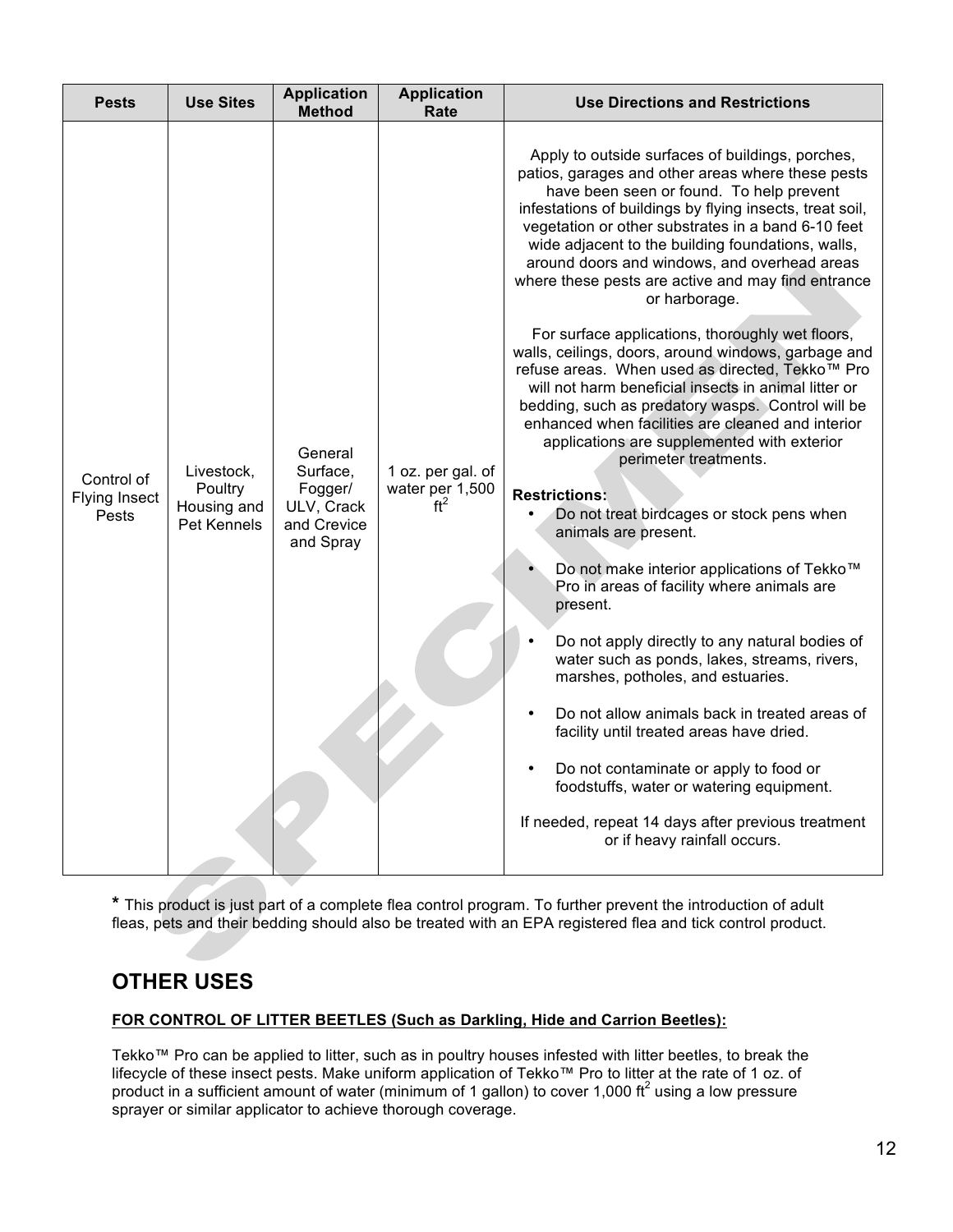Remove the old litter and animals from immediate treatment area. Make surface treatment immediately after animals are removed and again just prior to new animal placement, making sure to treat areas where beetles frequently occur, such as walls, supports, cages, stalls and around feeders. Application of EPA registered adulticides, to kill adult egg-laying beetles, to walls and floors at cleanout and before reintroduction of animals, will suppress beetles that escaped earlier treatment and will help delay onset of future infestations. Cover or remove exposed food, feed, water and watering equipment.

Apply Tekko™ Pro uniformly to floor area and to walls, posts, and cage framing (birds grown in cages only). Application should also be made into cracks and crevices around insulation. Reapply after each grow-out or sanitization procedure. Make perimeter treatments around the outside of building foundations to prevent immigrating adult beetles. Apply Tekko™ Pro or EPA registered adulticide insecticides, or both, in a uniform band at least 1 foot up and 1-4 feet out from foundation. To maintain population control, it is advisable to maintain a year-round treatment program.

| <b>Pests</b>                                                                          | <b>Use Sites</b>                                                                                                            | <b>Application</b><br><b>Method</b>                  | <b>Application Rate</b>                                                                                   | <b>Use Directions and Restrictions</b>                                                                                                                                                         |
|---------------------------------------------------------------------------------------|-----------------------------------------------------------------------------------------------------------------------------|------------------------------------------------------|-----------------------------------------------------------------------------------------------------------|------------------------------------------------------------------------------------------------------------------------------------------------------------------------------------------------|
| Control of Litter<br>Beetles (Such<br>as Darkling,<br>Hide and<br>Carrion<br>Beetles) | Litter.<br><b>General Surface</b><br>Application<br>(Including<br>Broadcast, Spot and<br>Crack & Crevice,<br>and Perimeter) | Low Pressure<br>Sprayer or<br>Similar<br>Application | 1 oz. in $a$<br>sufficient amount<br>of water<br>(minimum of 1<br>gal.) to cover<br>1,000 ft <sup>2</sup> | Do not contaminate food/feed or<br>water.<br>Apply Tekko™ Pro uniformly to<br>surface to achieve thorough<br>coverage. Repeat application<br>after each grow-out or<br>sanitization procedure. |

### **STORAGE AND DISPOSAL**

Do not contaminate water, food or feed by storage and disposal.

**Pesticide Storage:** Store upright at room temperature. Avoid exposure to extreme temperatures. Store in a locked area out of reach of children and domestic animals. In case of spillage or leakages, soak up with an absorbent material such as sand, sawdust, earth, Fuller's earth, etc. Dispose of with chemical waste.

**Pesticide Disposal:** Pesticide wastes are acutely hazardous. Improper disposal of excess pesticide, spilled bait, or rinsate is a violation of Federal Law. If these wastes cannot be disposed of by use according to label instructions, contact your State Pesticide or Environmental Control Agency, or the Hazardous Waste representative at the nearest EPA Regional Office for Guidance.

**Container Disposal: If empty -** Nonrefillable container. Do not reuse or refill this container. Offer for recycling if available. If recycling is not available: then dispose of container in a sanitary landfill or, if allowed by State and local authorities, by burning. If burned, stay out of smoke.

**If partly filled:** Call your local solid waste agency for disposal instructions. Unless otherwise instructed, place in trash. Never pour unused product down the drain or on the ground.

#### **[Commercial Language**]

**For Bulk containers: (Refillable Container)** Refill this container with pesticides only. Do not reuse this container for any other purpose. Cleaning the container before final disposal is the responsibility of the person disposing of the container. Cleaning before refilling is the responsibility of the re-filler. To clean the container before final disposal, empty the remaining contents from this container into application equipment or mix tank. Fill the container about 10 percent full with water. Agitate vigorously or re-circulate water with the pump for 2 minutes. Pour or pump rinsate into application equipment or rinsate collection system. Repeat this procedure two more times.